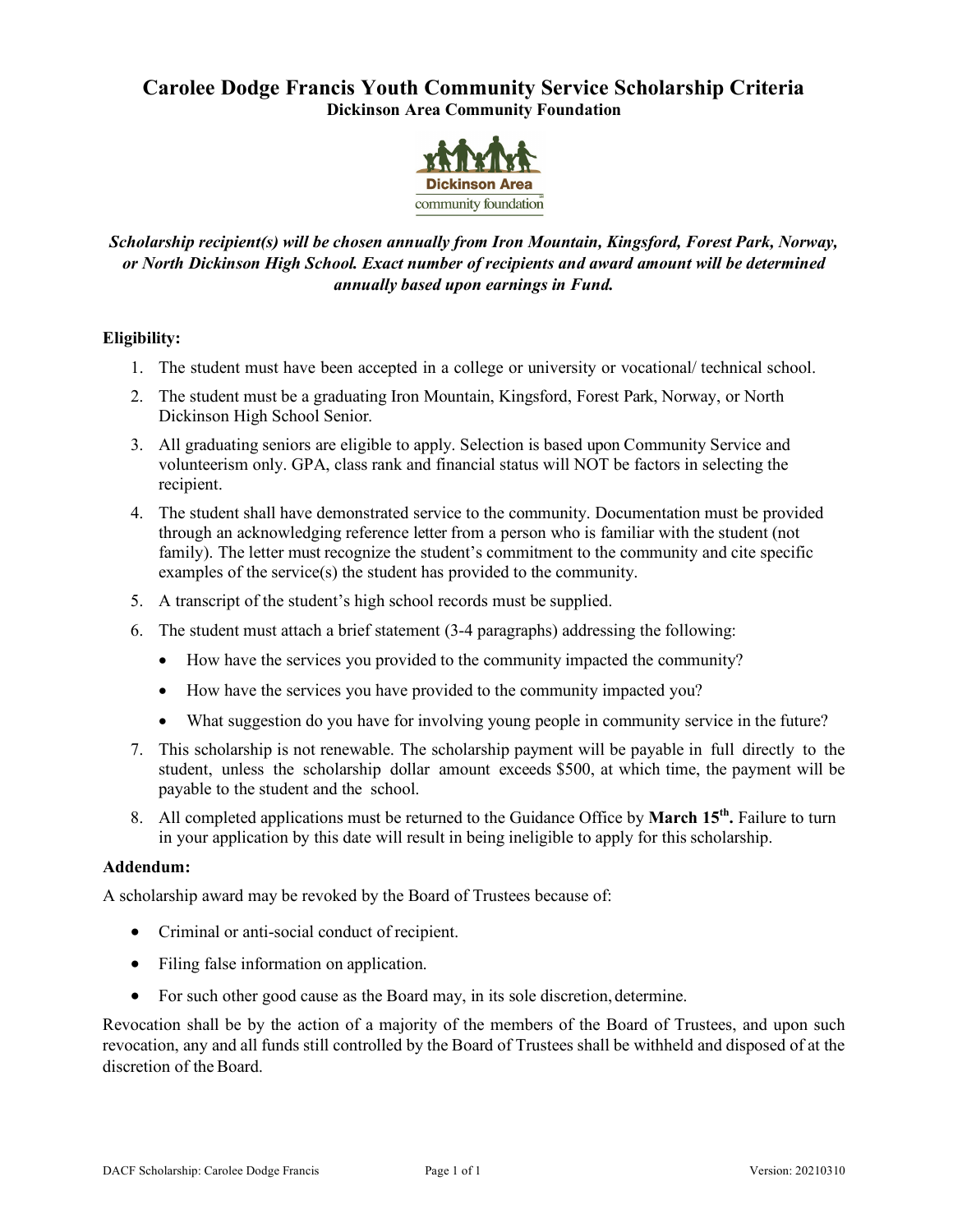

# *Carolee Dodge Francis Youth Community Service Scholarship* **Dickinson Area Community Foundation Completed applications must be submitted by March 15th**

| <b>Date</b>                                                                 |                                                                                                                                                                                                                                                                                                                                                                                                                                                                                                                                                                                                                                                                                                                    |  |  |  |
|-----------------------------------------------------------------------------|--------------------------------------------------------------------------------------------------------------------------------------------------------------------------------------------------------------------------------------------------------------------------------------------------------------------------------------------------------------------------------------------------------------------------------------------------------------------------------------------------------------------------------------------------------------------------------------------------------------------------------------------------------------------------------------------------------------------|--|--|--|
| <b>Full Name</b>                                                            |                                                                                                                                                                                                                                                                                                                                                                                                                                                                                                                                                                                                                                                                                                                    |  |  |  |
| <b>Home Address</b>                                                         |                                                                                                                                                                                                                                                                                                                                                                                                                                                                                                                                                                                                                                                                                                                    |  |  |  |
| <b>City ST ZIP Code</b>                                                     |                                                                                                                                                                                                                                                                                                                                                                                                                                                                                                                                                                                                                                                                                                                    |  |  |  |
| <b>Home Phone</b>                                                           |                                                                                                                                                                                                                                                                                                                                                                                                                                                                                                                                                                                                                                                                                                                    |  |  |  |
| <b>E-Mail (Required)</b>                                                    |                                                                                                                                                                                                                                                                                                                                                                                                                                                                                                                                                                                                                                                                                                                    |  |  |  |
| <b>High School Attended</b>                                                 |                                                                                                                                                                                                                                                                                                                                                                                                                                                                                                                                                                                                                                                                                                                    |  |  |  |
| Name of college/university/Vocational/Technical school you plan to attend:  |                                                                                                                                                                                                                                                                                                                                                                                                                                                                                                                                                                                                                                                                                                                    |  |  |  |
| Have you applied for admission?                                             |                                                                                                                                                                                                                                                                                                                                                                                                                                                                                                                                                                                                                                                                                                                    |  |  |  |
| Have you been accepted?                                                     |                                                                                                                                                                                                                                                                                                                                                                                                                                                                                                                                                                                                                                                                                                                    |  |  |  |
| Please include the following with the application:                          |                                                                                                                                                                                                                                                                                                                                                                                                                                                                                                                                                                                                                                                                                                                    |  |  |  |
| community.<br>2.<br>future?<br>Transcript of your high school records<br>3. | 1. What community service activities have you provided or participated in. Documentation must<br>be provided for each activity listed through an acknowledging reference letter from a person<br>who is familiar with you (not family). The letter must recognize your commitment to the<br>community and must cite specific examples of the service(s) you have provided to the<br>Attach a personal statement (3-4 paragraphs) addressing the following:<br>• How have the services you provided to the community impacted the community?<br>• How have the services you have provided to the community impacted you?<br>• What suggestion(s) do you have for involving young people in community service in the |  |  |  |
| <b>Application Deadline</b>                                                 |                                                                                                                                                                                                                                                                                                                                                                                                                                                                                                                                                                                                                                                                                                                    |  |  |  |
|                                                                             | All applications need to be submitted to the guidance counselor's office by March 15 <sup>th</sup> .                                                                                                                                                                                                                                                                                                                                                                                                                                                                                                                                                                                                               |  |  |  |
| <b>Agreement and Signature</b>                                              |                                                                                                                                                                                                                                                                                                                                                                                                                                                                                                                                                                                                                                                                                                                    |  |  |  |
| in rejection of this application.                                           | By submitting this application, I affirm that the facts set forth in it are true and complete. I understand<br>any false statements, omissions, or other misrepresentations made by me on this application may result                                                                                                                                                                                                                                                                                                                                                                                                                                                                                              |  |  |  |
| Name (printed)                                                              |                                                                                                                                                                                                                                                                                                                                                                                                                                                                                                                                                                                                                                                                                                                    |  |  |  |
| Signature                                                                   |                                                                                                                                                                                                                                                                                                                                                                                                                                                                                                                                                                                                                                                                                                                    |  |  |  |
| Date                                                                        |                                                                                                                                                                                                                                                                                                                                                                                                                                                                                                                                                                                                                                                                                                                    |  |  |  |